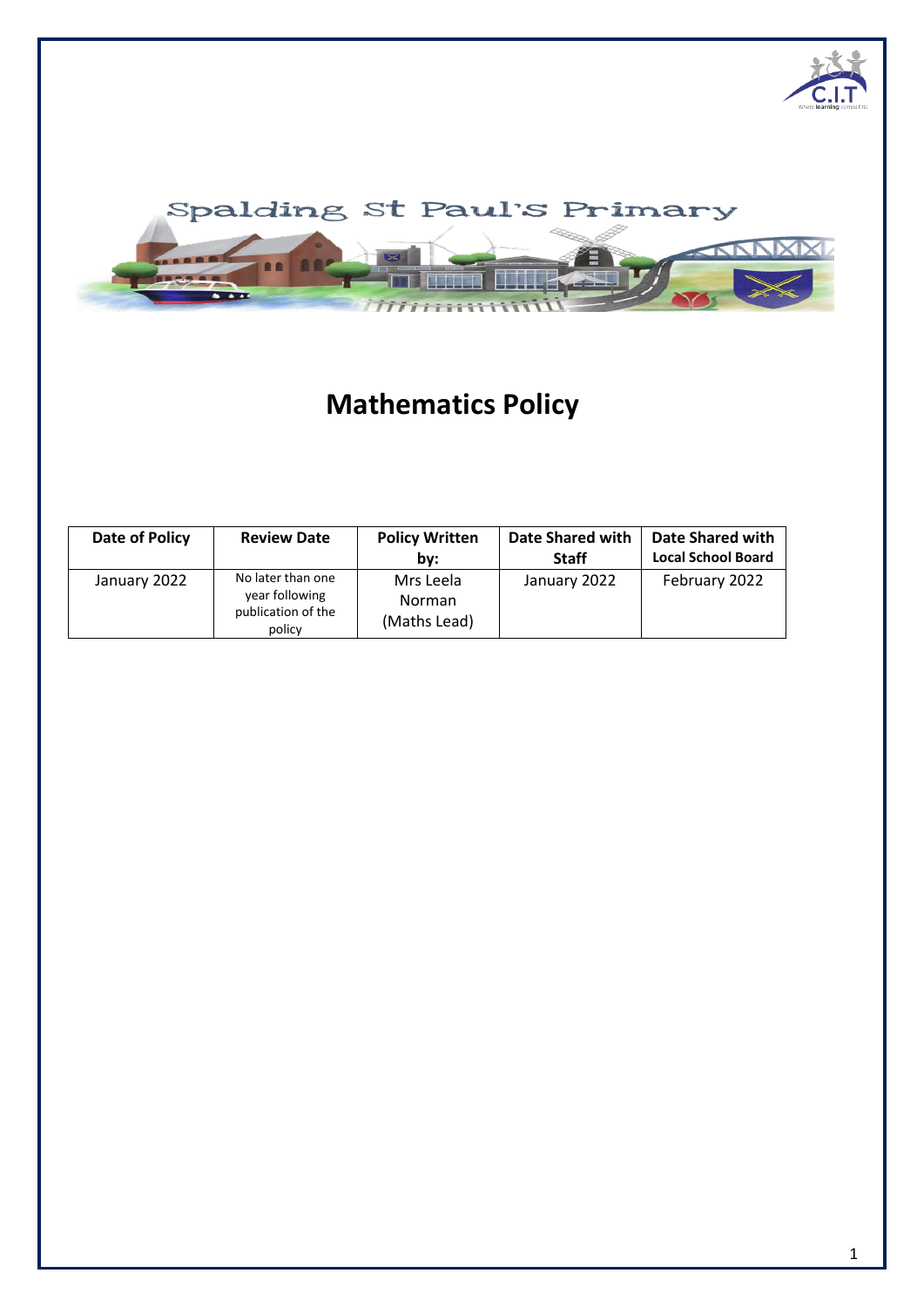This policy outlines the teaching, organisation and management of mathematics taught and learnt at our school. The purpose of this policy is to ensure that all staff are able to implement the teaching of maths to a high standard in order for our pupils to achieve to the best of their abilities.

### **Context**

Mathematics is a creative and highly inter-connected discipline that has been developed over centuries, providing the solution to some of history's most intriguing problems. It is essential to everyday life, critical to science, technology and engineering, and necessary for financial literacy and most forms of employment. A high-quality mathematics education therefore provides a foundation for understanding the world, the ability to reason mathematically, an appreciation of the beauty and power of mathematics, and a sense of enjoyment and curiosity about the subject.

### **Aims**

The national curriculum for mathematics aims to ensure that all pupils:

- become fluent in the fundamentals of mathematics, including through varied and frequent practice with increasingly complex problems over time, so that pupils develop conceptual understanding and the ability to recall and apply knowledge rapidly and accurately.
- reason mathematically by following a line of enquiry, conjecturing relationships and generalisations, and developing an argument, justification or proof using mathematical language
- can solve problems by applying their mathematics to a variety of routine and non-routine problems with increasing sophistication, including breaking down problems into a series of simpler steps and persevering in seeking solutions.

Mathematics is an interconnected subject in which pupils need to be able to move fluently between representations of mathematical ideas. The programmes of study are, by necessity, organised into apparently distinct domains, but pupils should make rich connections across mathematical ideas to develop fluency, mathematical reasoning and competence in solving increasingly sophisticated problems. They should also apply their mathematical knowledge to science and other subjects.

The expectation is that the majority of pupils will move through the programmes of study at broadly the same pace. However, decisions about when to progress should always be based on the security of pupils' understanding and their readiness to progress to the next stage. Pupils who grasp concepts rapidly should be challenged through being offered rich and sophisticated problems before any acceleration through new content. Those who are not sufficiently fluent with earlier material should consolidate their understanding, including through additional practice, before moving on.

### **Provision**

The programmes of study in the National Curriculum form the content of the school curriculum for mathematics and the activities, which children undertake are planned from these. Each objective is broken down into small steps to support the build-up of skills. This helps ensure there is an appropriate pace, progression and coverage of the subject. The coverage is reviewed continually by class teachers and planning is adjusted accordingly to ensure appropriate coverage of all mathematical strands.

Lessons are taught through a concrete, abstract and pictorial approach. The Concrete, Pictorial, Abstract approach is a system of learning that uses physical and visual aids to build a child's understanding of abstract topics. Pupils are introduced to a new mathematical concept through the use of concrete resources. When they are comfortable solving problems with physical aids, they are given problems with pictures – usually pictorial representations of the concrete objects they were using. Then they are asked to solve problems where they only have the abstract i.e. numbers or other symbols. Building these steps across a lesson can help pupils better understand the relationship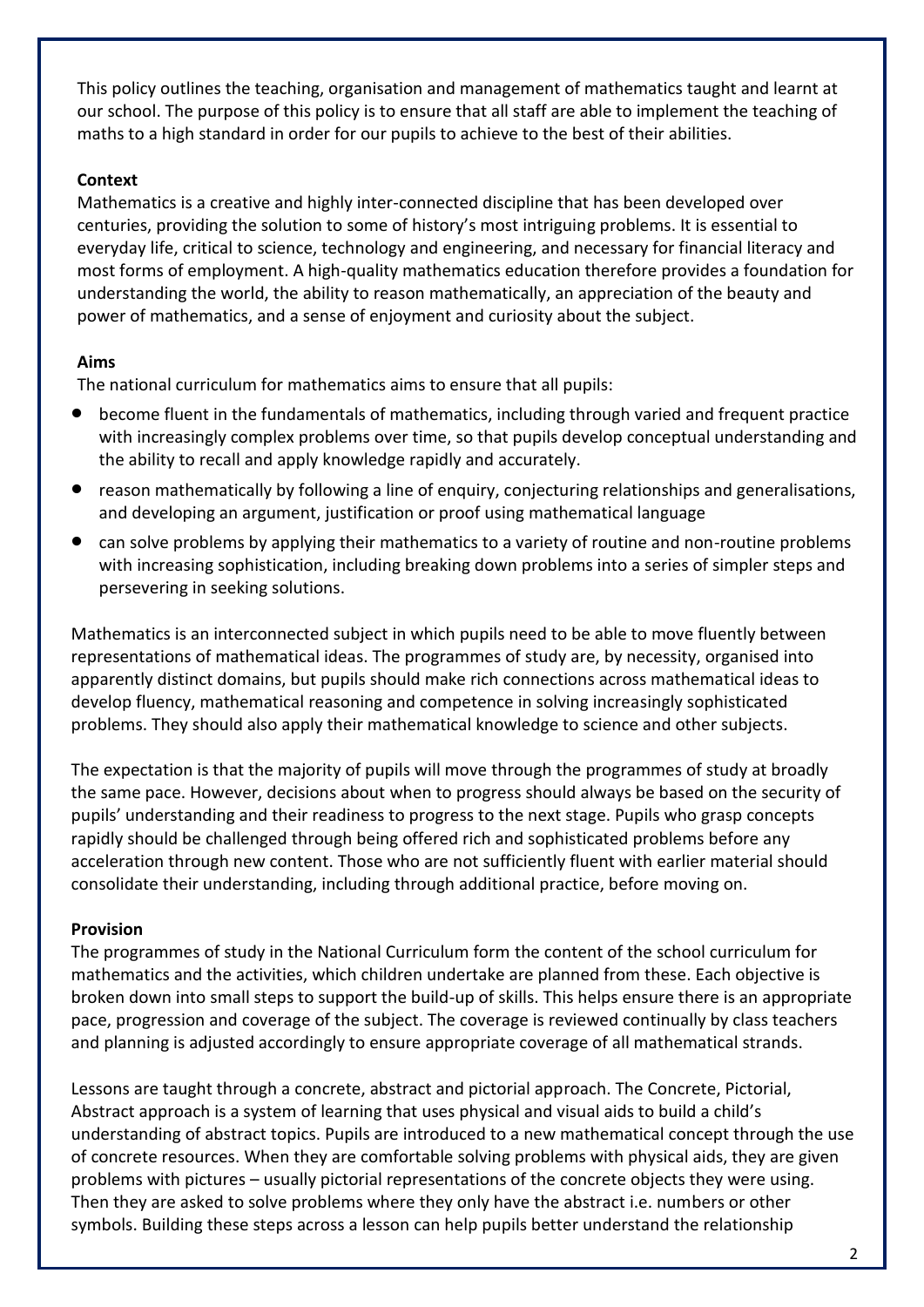between numbers and the real world, and therefore helps secure their understanding of the mathematical concept they are learning.

Each term children are given opportunities for:

- Practical activities
- Problem Solving
- Investigations
- Individual, paired, group and whole class discussions and activities
- Open ended questioning
- Using ICT where appropriate
- Learning through mathematical games
- Development of mental strategies and consolidation of basic skills and number facts.
- Cross curricular links
- Presenting their work for a variety of purposes, such as to the teacher, to other pupils, in mini projects.

# **ICT & calculators**

Calculators should not be used as a substitute for good written and mental arithmetic. They should therefore only be introduced near the end of key stage 2 to support pupils' conceptual understanding and exploration of more complex number problems, if written and mental arithmetic are secure. Teachers should use their judgement about when ICT tools should be used.

# **Differentiation and Support** (inc. provision for SEN, EAL, PP pupils)

- This is incorporated into all mathematics lessons and is done in various ways, such as:
- Setting challenging age-related tasks
- Small differentiated target steps for all children to move through at a pace that suits their needs
- Timely support and intervention
- Ensuring marking and constructive feedback is personal, frequent and of a consistently high quality
- Range of practical-real life resources used to support all stages of learning
- Intervention programmes/ extra teacher support delivered where needed both in class and through extra sessions
- Visual stimulus/aids are provided for our EAL pupils
- TA support time which is planned and provided in relation to identified needs for individuals and groups

# **Foundation/Early Years**

Mathematics is guided by the requirements and recommendations set out in the Early Years 'Development Matters' EYFS document. All children are given plenty of opportunities to develop their understanding of mathematics, through adult led and child-initiated activities each day. These activities encourage the children to use, enjoy, explore, practise and talk confidently about mathematics. Number activities are supported by a range of resources such as Numicon.

# **Assessment**

Assessment is regarded as an integral part of planning, teaching and learning and is a continuous process. It is the responsibility of the class teacher to assess all pupils in their class. This is achieved through mini-plenaries, questioning, marking, TA feedback, pupil self-assessment and peer assessment.

In our school we are continually assessing our pupils and recording their progress. We see assessment as an integral part of the teaching process and strive to make our assessment purposeful, allowing us